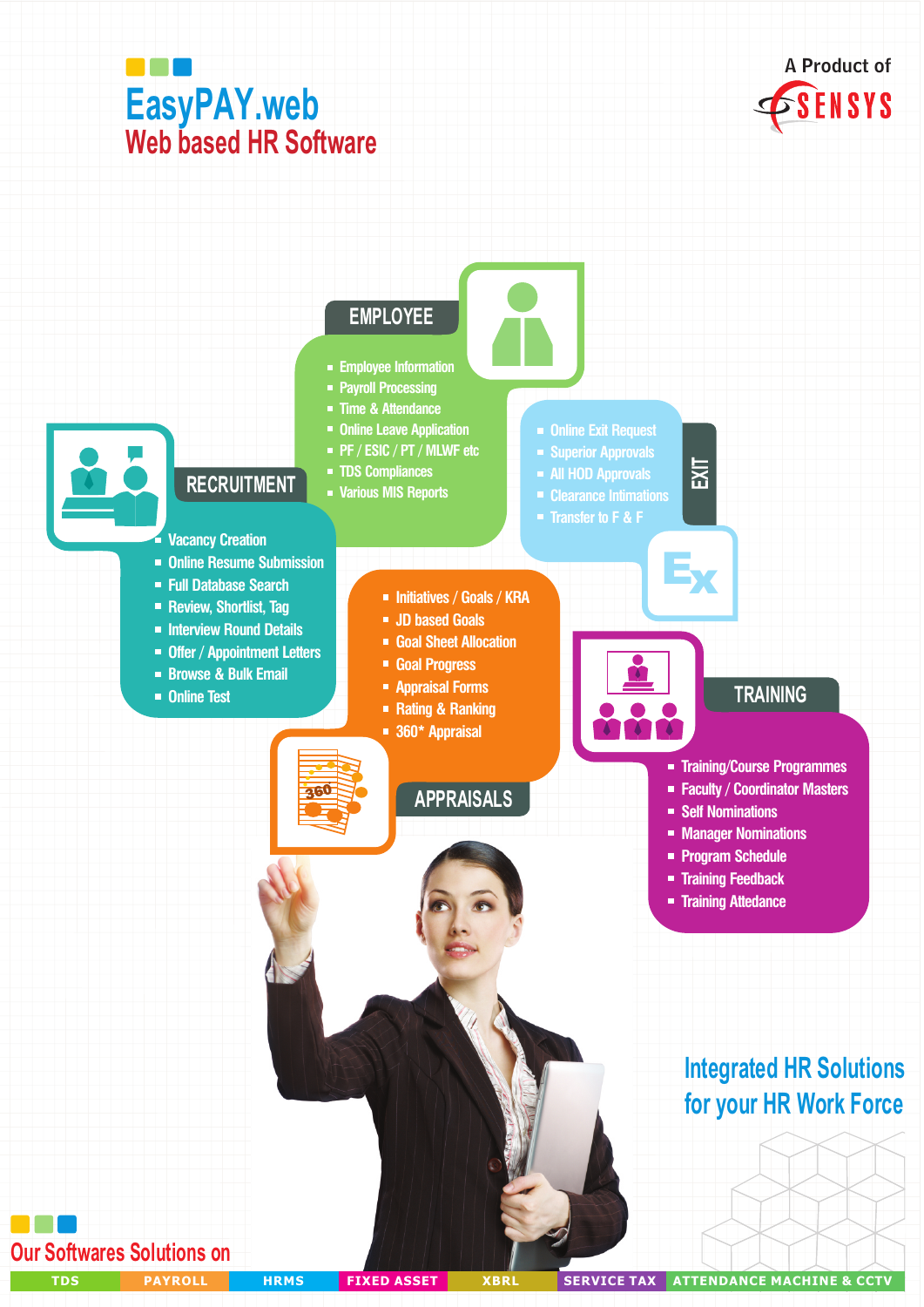

#### **HR Database / Functions**

- General Information
- **Personal Information**
- Address/ Contact details
- **Employee Qualification**
- Family Members/ Emergency contacts PF Nominee/ LIC Nominee/ Gratuity Nominee
- Work Experience
- Passport/Visa details
- Insurance details
- Organisation/ Hierarchy/ Reporting Structure
- Achievements
- Vehicle/ Driving Licence details
- **Employee Trainings**
- **Employee Appraisals/ Questions/ Question Groups/** Questionnaire Designer
- **Employees Documents/ Photos / Attachments**
- **Employee Targets/ Commitments**
- **Employee Skills**
- Complete Tracking of Employee Movement between Branches/ Departments/ Grades/ Designations

#### **Recruitment Management**

- Manpower Requisition Form and related Workflow for approvals
- Vacancy Creation and related work flow for approvals
- User friendly Resume Database Management
- Easy Integration of Online Resume Submission by candidate
- Search in Resume Database for keywords, Vacancy Requirements Search inside records, CVs, notes, emails etc.
- Review, Shortlist, Tag Candidate Profiles
- Online test for candidate
- Schedule Interview Rounds with Automatic alert to Candidates through Emails
- Update Interview Results with Automatic alert to Candidates through Emails
- Generate Offer Letters to candidates with Automatic Alert to Candidates through Emails
- Generate Appointment Letters to candidates with Automatic Alert to Candidates through Emails
- Post/View/browse Candidate Details, Notes, Emails, History, CV at simple clicks
- Bulk Email to candidates

#### **Training Management**

- User defined Training Course / Course Categories available
- Course Program can be created resulting into Training Schedule for a given Training Year.
- Nominations can be done through
	- Employee can nominate himself **Online** for the training through self nomination
	- Manager can nominate his subordinates for the training
	- Nomination can also be done due to Training Need Analysis
- Faculty / Coordinator and External Agency masters can be maintained
- While designing Courses, Qualifying Skills, Qualifying Courses, Disqualifying courses, Reading Links etc. can be maintained
- Direct Cost and indirect cost per employee can be maintained
- **Employees training cost can be calculated based on the formula**
- Trainings Schedule for the calendar is pre-defined and available to the employees online
- After the training, Feedback can be posted by employees and faculty / trainer can also post the rating of the participant employees
- Date wise Employees / Whole Program Attendance can be maintained easily  $\blacksquare$ Training Locations, Training Venues, Special Needs during training,
- Expectation from the training can be defined
- On the basis of predefined Priority scheme training program can be allotted for the limited no of seat

## **training**

#### **EasyPAY.web Web based HR Software**

#### **www.sensysindia.com**

**recruitment**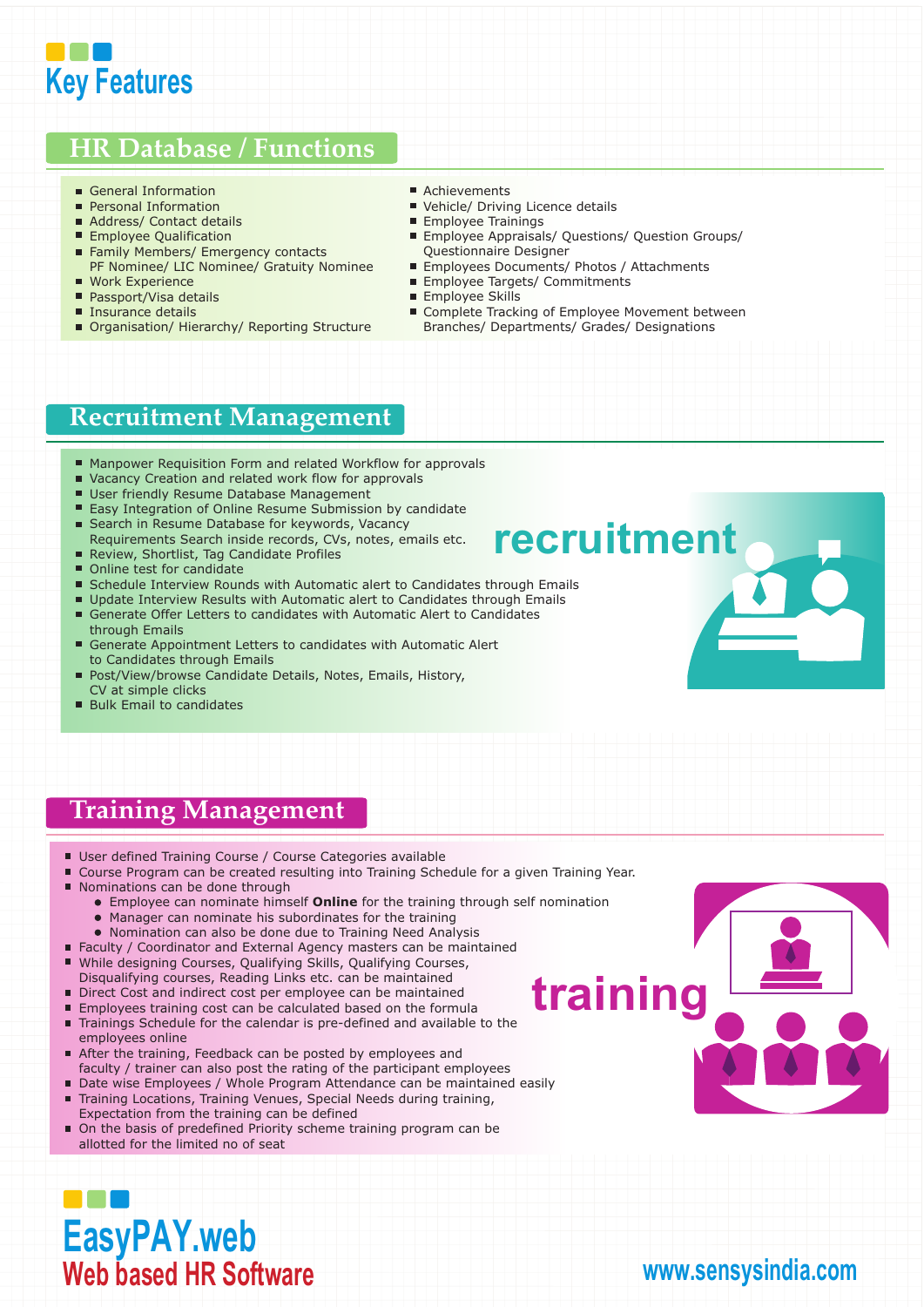#### **Employee Appraisal Management**

- Company Objectives, Initiatives can be defined
- Goals/KRA derived from Company Initiatives can be maintained
- Job Description (JD) based goals are maintained
- Goal sheet allocation for the employees with workflow between manager and employee can be done
- Upon Goal Sheet Approval by employee and manager, goal sheet is assigned to the employee
- **Employee can regularly keep posting goal progress which is automatically** available to manager
- At the appraisal event, managers can view goal sheet achievement and rate the goal sheet
- KRA / competencies / QA forms can be designed by the user and can be allotted to employees at the time of appraisal
- Notes can be put in by Managers, dotted managers
- 360 degree appraisal can be achieved where Managers, Subordinates, Peer group, Customers, Vendors can rate the employee based on various user defined parameters
- Normalisation of appraisal score provided for HR function
- Appraisal result is available at the time for Promotions/increments
- **Appraisal is fully automated, user defined and workflow based with email intimations**
- Not closed Appraisals and conflicts can be tracked

#### **Attendance & Leave Management**

- **Filexibility to Create Leave Policy as per company's requirement.**
- Yearly Credit of Leave/ Pro rata basis
- Monthly Increment of Leave on Pro-rata basis
- Carry forward facility for balance leave
- **Encashment of Leave / Encashment In excess of Leave**
- Leave Utilizes & Balances can be checked
- Automatic Leave payout on termination of Employees (in Full & Final Settlement) ■ Swipe card / Attendance machine if any can be linked to our software
- Attendance Arrears Monthly Attendance Register & Yearly Attendance Summary
- Attendance / Leave Ledger
- Submission of online Leave Application and supporting workflow.
- **Parameters setting for Leave application.**
- Different types of leave application like SL, PL, CL, COMP Off, OT, OD, OUT STATION, TRAINING
- Attendance regularization for forgot punch card, Late mark wavier, Early departure waiver
- **Employee can check Leave balance before applying.**
- **Approval Workflow Apply, Accepted & Rejected with auto mail Intimation User & respective authority**
- Anytime leave ledger

#### **Exit Management**

- **Employee can place the request of exit online**
- Request can be approved or rejected by the immediate authority
- **Superiors can input exit requests for their subordinates**
- п. Exit request is sent to each concerned department heads for Approval
- Department Head can input/track receivables from the employee Upon clearance from department heads, Email intimation to respective authority for their further course of action
- Auto transfer of data to Payroll for full & final settlement calculation

#### **Work Flow**

- **News**
- **Announcements**
- Company Documents
- **FAQ** Kinsk **Polls**
- Ouerv ■ Surveys
- Leave Application
- Reimbursement Request
- **TDS Declaration & Tax Planner**

### **EasyPAY.web Web based HR Software**

# 360 **appraisal**

 $\left\langle \right\rangle$ 



**www.sensysindia.com**